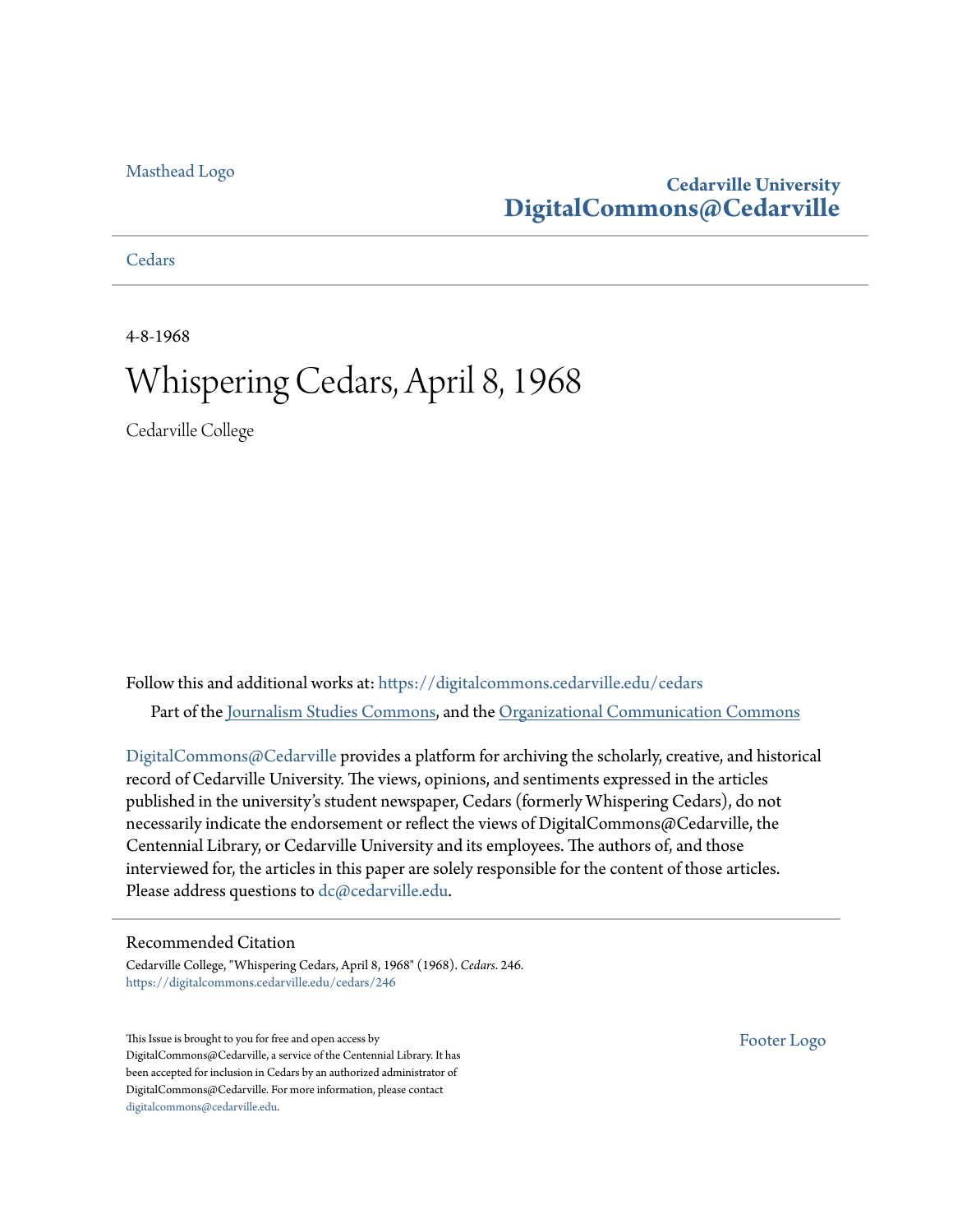

1. Pennies are taped.



2. Ron Garris, Bill Tripp, Steve Taylor, Paul Hansman, and Dave Garris help lay tapes.

## Senior 'Sneak' Worth Effort '8y JANET PHENIX



The seniors say they made it, but the juniors say they did not. In spite of the differences of opinion some sixty seniors did sneak Wednesday, March 27th, to Park Mammoth Resort in Park Fourman if she always lets foxes City, Kentucky. The weather was beautiful or as the class president so amply described it, "The trees were all clunked  $up$  - it was spring!" (It is obvious that his spring sentiment runs deep.)

Tennis courts, horseback rid: ing, golfmg, swimming, hiking, and even a miniature golf course were some of the activities provided for the vivacious group. However, the best way to find out what went on during the sneak is to ask the seniors themselves. So why not ask Skip French if he really set a new overland speed record of 300 miles in three hours; or ask Linda Riggs if tennis courts are full at one o'clock in the morning; or ask Deane Allen and Don Higdon if it was necessary to inform everyone of their arrival (at 2:30 a.m.?); or ask Donna, Kathy and Linda about a southern fraternity; or ask Mrs. Wetzel if she really was locked out of her room or just pretending; or ask Dave Wall and Buzz Sweeney

 $\frac{1}{2}$ 

## Helmick Joins Staff The Cedarville College family

how many times their bed broke while using it for a trampoline; or ask Mary Ann Sleichter and Cathy Hubbard to do their dramatic presentation of "Little Rabbit Foo Foo;" or ask Nancy bit at her purses; or ask to see the movies Mr. Wetzel took while there.

Numerous pillow fights, no hours (or maybe all hours is more appropriate), train tours of caves, ice cream at midnight, swimming at 3:30 a.m., and songs and fellowship around a campfire all helped to make the sneak something many tired, but happy seniors, will long remember.

> entertainment and guest speaker are a surprise, but the Master of Ceremonies will be Dr. Gromacki. Everyone is urged to come to this all school banquet, wearing their extra special Sunday dress. Be sure to bring your pennies and nickels to buy the tokens which will be on sale as you tour this fantasy land. You know the old saying, "It's springtime and a young man's fancy turns to FANTASIA.

# *Exhausting Choir Produces Exhilarating Memories*

## Cedar Hall Sold

By CONNIE O'SHELL

Cedarville College can bid farewell to a landmark of the past, for the "Shack", or Cedar Hall as it was uncommonly called, was sold last month. The "Shack" was used as a boys'

Clarence pulled the red and white "Dayton Southeastern" bus into the drive near Milner like New York City, Washington history. Lewis and Clark had their expedition, Dr. Livingstone had his adventure, Colonel Byrd history book, will linger for a had his mission, and the long time, but not one choir

dormitory during the twelve years that the college owned it, and bears visable evidence of that lengthy occupation.

The sale was transacted because the college felt it would be more economical to save towards new campus housing rather than make the many· needed repairs on the "Shack". Also, the school wants to eventually house all students on campus, so off cam- pus housing is gradually being eliminated.

Old Cedar Hall was sold to a carpenter from Xenia who buys old houses and remodels them into apartments for rental purposes. Eventually, four apartments may grace Cedar Street, but there will always be the "Shack" among the memories of Cedarville College.



3. Students almost reach penny mile.



DR. LARRY S. HELMICK

welcomes a new member, Dr. LARRY S. HELMICK, as assistant professor in chemistry. Dr.

Helmick, an alumnus, received his bachelor's degree from Cedarville College in 1963. He attended Central State University from 1961-63 and now has received his Ph.D. degree from Ohio University. Dr. Helmick and his wife, Catherine Walmsley, have a son, John Scott. Dr. Helmick majored in organic chemistry and is <sup>a</sup> member of the American Chemical Society.

#### (reprinted by permission

over again, of the tears shed during "When He Shall Come" this is the best part of tour. This memory will never fade from the minds of choir personnel; more important, it will never fade from God's memory," ... forasmuch as ye know that your labour is not in vain in the Lord."



from the C. C. Bulletin

'Fantastia' Springs Surprise

#### By BETH BENNET

Fantasia (not fantastic) is the theme of the annual Gamma Chi Banquet held Saturday night, April 6, in the gym. The dinner line will open at 6 P.M. when the guests will be ushered into a fantasy world full of surprises. Gamma Chi has traditionally proved themselves worthy of sponsoring the biggest all school event of the spring. The featured

#### By PATTI FRANCE

Hall Monday night, March 25th, D.C., and Atlantic City. Its and Choir Tour 1968 was travelogue contained visits to the for eleven more days, encompassing more tiny towns Empire State Building, the Atlantic Ocean and the

Rittman, Ohio, and progressed misplaced shower curtains, lost glasses, purses and suitcases forgotten "at the last house," ·stumbles over potted plants, billions of dollars in postcards, singing "Happy Birthday" to Mr. Matson every night, will remain for many months, but no one in choir will say that was the best part of tour.

knowing no one cared how much sleep you had or how far you traveled that day. This will last a long time too, yet it does not stand out in anyone's mind as the most significant part of tour.

The memory of many 4-hour raised during the invitation at the What then remains? What aspect of choir tour makes the weariness and the jet pace worth it all? The memory of the hand

Cedarville College Choir had its member would express that part tour. It was a tour that of tour as the best part. commenced Thursday night, March 14, in the tiny town of embarrassing incidents, of on the "show" regardless, The memory of humorous and fevers and hoarseness, of putting nights, of ''rest" stops, of high Cherry Hill concert and finding *Search for Next Editor* 

out later it was a man for whom the church had been praying for a long time, the night two girls rush up and bubbled enthusiastically, "I'm sure now the Lord wants me at Cedarville," the dozens of times dear, elderly saints clasped your hands and with tears in their eyes simply said, "Thanks for being such a blessing"  $-$  this is the best part of tour. The memory of devotions each morning as a choir family, of "quiet times" on the bus, of the rich and meaningful time spent in prayer before each concert, of witnessing and living for Him in the homes of so many wonderful people, of the way the Lord kept speaking to you through the same songs you sang over and

The Publications Committee is once again accepting applications for editorship of the WHISPERING CEDARS and THE MIRACLE. Editor of both publications receives a substantial scholarship for the work done in this capacity. Deadline for application is 5:00 April 15, 1968. Applications should be sent to Dr. Johnson.

Applicants for THE MIRACLE editorship are asked to write a resume of yearbook experience, including goals and purposes for which he would strive if chosen for the job in 1968-69.

There will also be a business manager chosen for (Continued on Page 2)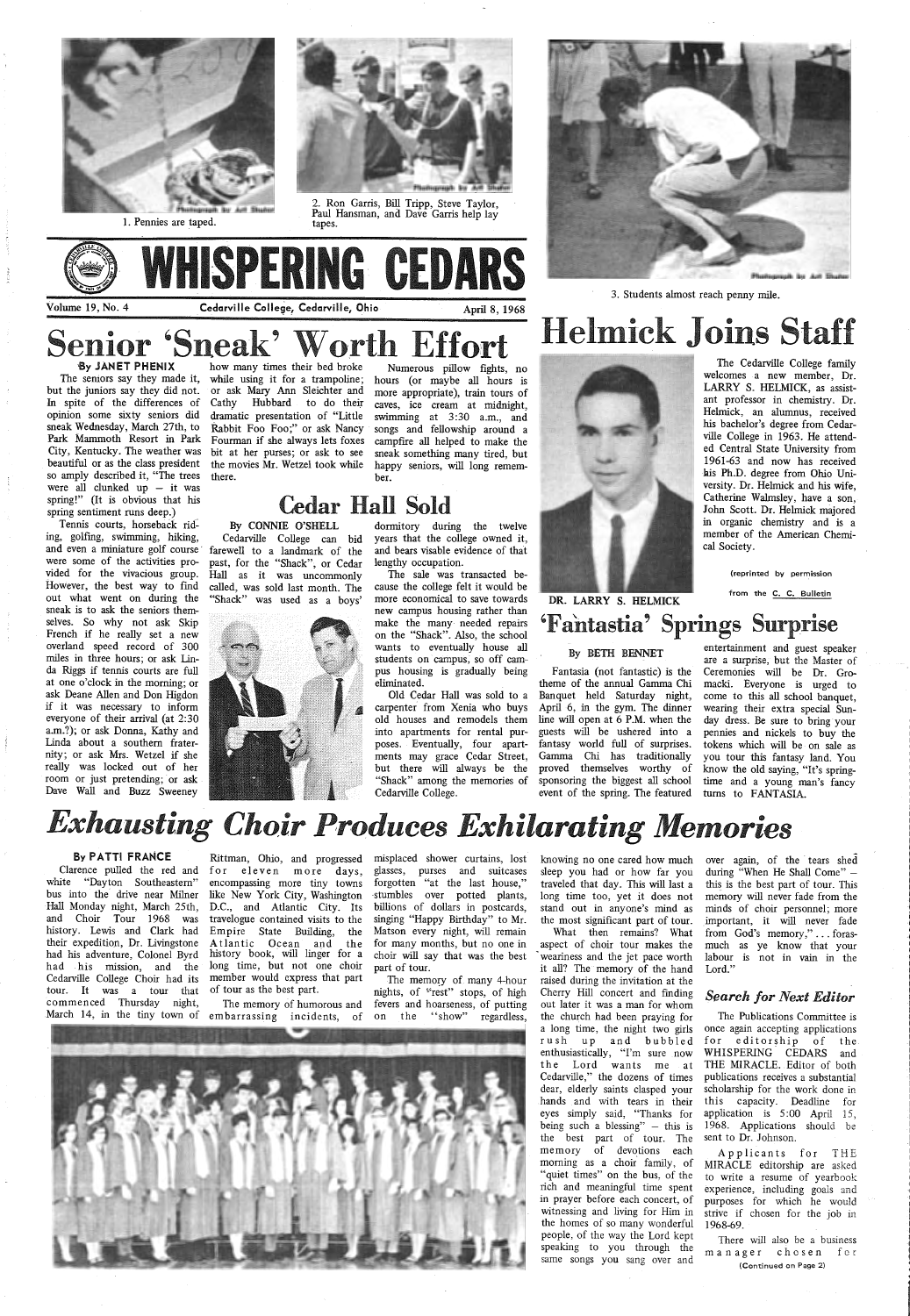What's the old platitude about those who help themselves getting all the help? Let's look around campus, and see if that old saying can be applied to any of our own organizations. Well! Here's One! Student Body Project! Good 'ole SBP, the project dedicated to helping the students contribute

## Editorial

## *Politically Speaking*

#### By RICH MITCHELL

The streets of Memphis suddenly filled with violence as King's marchers went on the rampage. A teenager was killed and many, both marchers and police, suffered injury. The long hot summer of '68 was warming in the early spring.

which the normal school budget cannot afford. For the past two years, SBP has been trying to raise money for a tennis court. It is doubtful that anyone will deny<br>the fact that Cedarville the fact that Cedarville desperately needs these courts, so why is it the fund for this year is so embarassingly low? As of March 1, 1968, the balance for a scant \$587.40. Now exactly WHY does this have to be the case? Part of the trouble lies in the student body. When Tim and Ken were asked what has been their greatest difficulty this year, they replied that it was lack of student interest and

improvements to the college supported projects. When spurred SBP made this academic year was money given in various dorms, on to give, and give generously, the students have responded admirably in the past. So what is the secret? Leadership! The leader and his committee must be recognized for their ingenuity and their personal concern in their project. Meeting deadlines, carrying out scheduled programs, making competent collections of maintaining the project total before the student eye; here are areas in which initiative in a leader is crucial.

participation. It is tremendously difficult to be financial chairmen of a student body who refuses to allow themselves to give up a bag of potato chips or an ice cream cone in order to be able to help raise that SBP balance.

A fundamentalist minister, in discussing the approaching summer on his radio program, reflected a typical attitude found among fundamental conservatives of today. The Negro, he felt, was in rebellion against law and order and should be crushed. He assailed the so called "liberal" distance the so-called hold hold are<br>for wanting to hamper police are<br>efficiency with tear gas cartridges<br>instead of real bullets. He scoffed efficiency with tear gas cartridges at a recent report which suggested possible police responsibility for riots. For him, it was inconceivable that inadequate police respect might trigger a riot. Of course he saw behind every crowd (of rioters) a crimson lining.

Yet all of the fault can not be entirely with the students. Look at years past when the SBP has had a successful history; the goal has been reached, and everyone could claim some feeling of accomplishment because of their which will make the SBP jackpot contribution. Some of the top the \$2,000. Since it is <sup>a</sup> gymnasium bleachers and the gift Student Body Project, the student of the Student Lounge furniture body must jointly accept defeat are only two of student if we fail once again.

Recognition of the problem is the first step, but what is the second? What can be done to alleviate this problem? Well, if the student body wanted tennis courts badly enough, they would push the leaders to get some money-making projects rolling in order to build up the SBP treasury. All the work cannot lie in the laps of two or four individuals. It must lie in the laps of some 800 Cedarville College students who want to see this two-year-old dream become a reality. It is a matter of mutual encouragement and cooperation

## Senior Spotlight

~y empowering police to destroy rioting, would not this nation be yielding her liberties to what might evolve into a facist police state? Certainly if they repress one group's expression of grievance they need not limit themselves.

discipline system it is well to remember that Cedarville College is a community of students from widely differing backgrounds. This is a cause for much conflict within the framework of our fundamental beliefs.

**Filipino Forum** 

N. THOMAS

300000000000000

. To see the whole situation as a communist plot is probably one of the easiest ways to escape reality. Are communists responsible for the slavery of the old South? Did they form the white American attitude toward the Negro? Are they responsible for a people wanting real equality in a democratic society?

The Christian young lady from the metropolitan East where the minis is big has a wardrobe of conservative skirts one· or two inches above the knee. Down the hall is a girl from a rural Mid-Western area who is quite scandalized by the "mini skirts" worn by her dormmate.

The responsibility and the blame lie with an attitude, an attitude which allows not racial equality. The Negro has had an inferiority complex forced upon him from the time of his slavery. He has not yet been accepted as an equal. Why, how many Negro churches are members of fundamentalist associations? If the Negro is not accepted as if

he were white, can there be equality? Can here be peace in our cities? Rich mitchell

#### *Search*

(Continued from Page 1) -WHISPERING CEDARS for next fall. A commission of 15% of all contracts signed by business will be paid by the newspaper to the manager. Applicants should state purposes for the job, and present a portfolio of ads and prices of ads to be used when soliciting ads. Deadline for the manager's application shall also be April 15. Any questions concerning

these applications can be directed to Diane Chaffe, editor of THE MIRACLE, or Debbi Bush, editor of WHISPERING CEDARS.

Would you believe a trip to Jamaica in the middle of the quarter? Dan Stevens, a third-quarter junior, was privileged to be one of 60 delegates *,!o* the Youth for Christ World Congress held in Jamaica and Georgetown, Guyana. Dan has spent many hours in Youth for Christ work. He was active in Y.F.C. in high school, and during the summers he was a counselor in the Y.F.C. Lifeline camp for juvenile delinquents.

During the first semester of last year, Dan spent four months in South America on a Y.F.C. team. In three months, he and the other members of the team visited 5 countries, including Peru, Argentina, Ecuador, Columbia and Guyana. The team learned 150 songs in Spanish for the trip. When they arrived in Guyana, they discovered, to their dismay, that the language of Guyana is English! They were given one afternoon to learn their entire concert in English. '

In Jamaica and Guyana, during the recent visit, there were daily meetings in high schools in which a clear Christian

testimony was given. In the evening evangelistic crusades were held, as well as the programs in the high schools which included a musical presentation, a testimony from a Christian businessman, and a gospel message. The testimonies of Christian businessman were especially included in order to dispel the idea prevalent in the Carribbean that a man must be dishonest in business in order to succeed. An invitation was given at the end of each meeting, even in the public high schools, and results were encouraging.

Dan came to Cedarville last year from Bob Jones University. He transferred in order to major in sociology a major which is not available at Bob Jones. He has minors in Bible and English. Dan is a member of the Christian Service Committee and the Junior-Senior banquet committee. He is a member of Alpha Chi, a member of Student Council, and a dorm counselor.

Dan is certainly well-prepared for a career in the pastorate, youth work, or teaching  $-$  all of which he is considering.

WHISPERING CEDARS is a publication of campus events and student opinion for Cedarville College.

Editor: Assistant Editor: Copy Editor: Sports Editor: Circulation Manager: Business Manager: Staff:

Art: Features:

Typists:

Photography:

Deborah Bush Dawn Myers Gail Sears Mike Woodend Bev Carlson Tom Gelo Dave Haffey, Margaret Brewer, Don Connelly, Debbie Rouch, Bob Allen, Janet Phenix, Edith Phillips, Connie O'Shell, Patti France, Kathy Spencer, Gail Sears, Rich Mitchell, Byron Shearer, T. I. Evans, Linda Riggs. Connie Averitt Frank Jenista, Jim Phipps. Joy Kleymeer, Bev Carlson, Karen Buchanan, Barb Jordan, Judy Winston Art Shuter, Manager; Dale

Braun, Bill Reed

The principle also applies to the male student from the Jersey coast who finds shorts acceptable wear for summer dates or youth socials by both guys and girls. His roommate, from another background, feels a genuine self-consciousness about wearing cut-offs.

The handbook regulations here at the 'ville are designed to meet these problems and effectively cope with them. The handbook sets up a framework of discipline. (This applies to the non-moral issues, not the standards of conduct).

In an examination of the positive dorm atmosphere. It may shock some of our sophomore legalists to find that the "late-lites" rule is not sacrosanct. Like other regs it is there for cases when freedom is continually abused. Then it can provide leverage to move the incorrigible offender back within the realm of acceptable behavior. It is not there to be inflexibly enforced.

One ready complaint listed on the recent Filipino Forum survey but you can help yourselves and was the desire to see the rules the administration by letting enforced or removed. Students should be reminded that the rules are not present to appease our GARBC supporters, but are there to provide a framework for guidance. The individual student must be given a chance to achieve individuality within the Christian environment. The administration recognizes the conflicts in college life and gives the DeeCees freedom to overlook the petty rules if by doing so they can achieve a more

#### By FRANK JENISTA

I can already hear the cry that the system is too subjective. That's correct  $-$  it is subjective, and purposely so. It should place the responsibility on you, the individual.

The other alternative. is inflexibility. Too many of our budding students want the rules rigidly enforced. They want life legislated to save wear and tear on the mental processes. This non-thinking acquiesence would stifle the development of mature judgement; this legalism is the common fault with the infamous Siberias of Prairie and "the world's most unusual."

Cedarville has a system which endeavors to allow normal maturation within our standards. Trying to find common denominators for 800 individuals is a difficult and thankless job, your campus leaders and Student Council representatives know what you now approve and areas in which you feel change would be beneficial. Above all, while putting up with the inevitable subjectivity, frame your own opinions, make your own decisions.

A P.S. to counselors: before enforcing a petty regulation, look for its spirit and purpose. Use spirit as your guide, not the rule presence in the handbook.

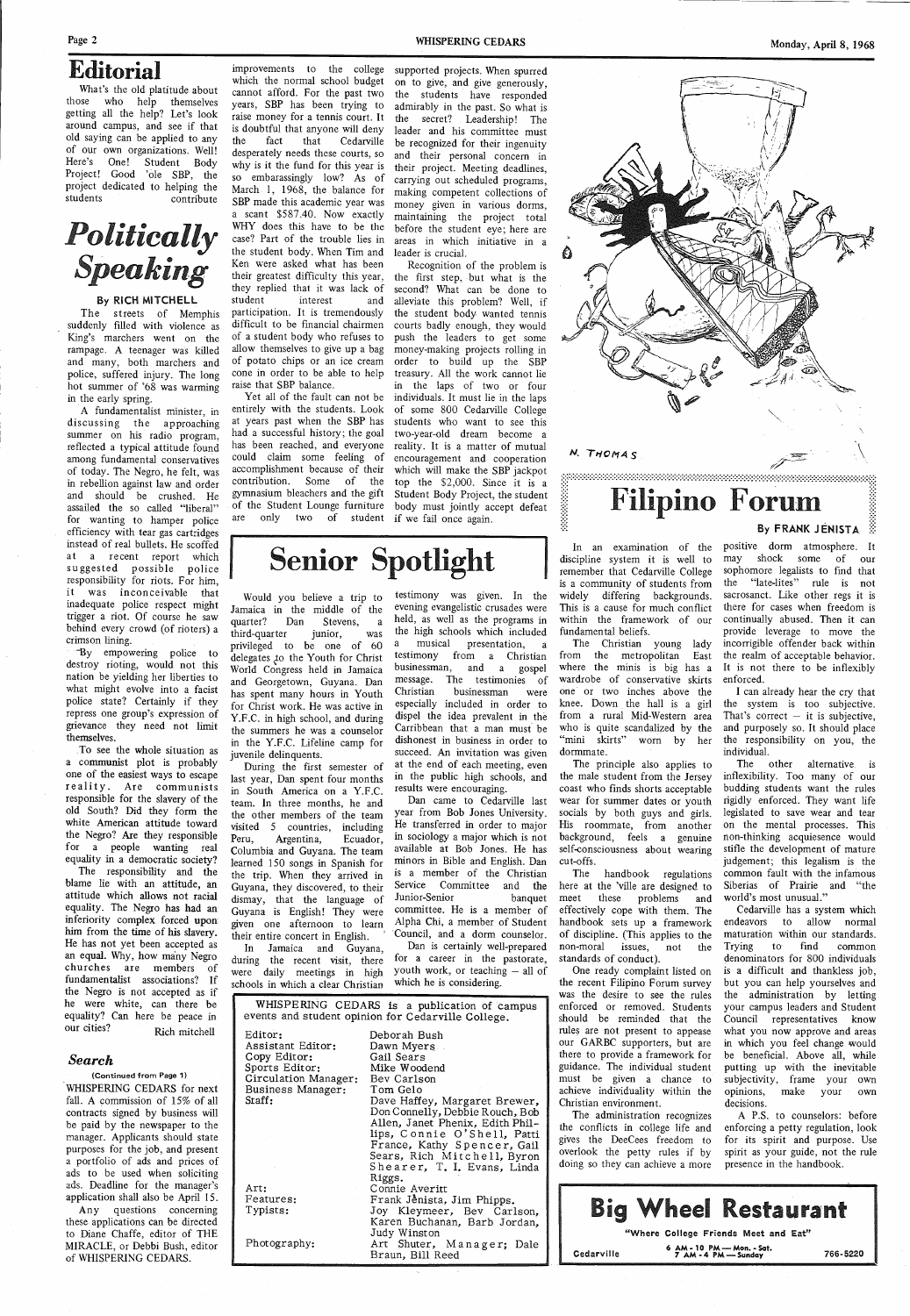## Honors to Scholars

Requirements:

l. A student must have a 3.75 grade point average.

4. A student must complete

every course he is taking by the end of the quarter when grades are turned in by the faculty. Any grade of "incomplete" will preclude a student's candidacy for the Dean's Honor List.

2. A student must have no grade for the quarter lower than a "B."

3. A student must carry a minimum of 12 quarter hours of college work.

\*4.0 Grade Point Average for the quarter.

Adams, Richard Biller, Tom \*Boyd, Patricia \*Brock, Janice \*Brock, Lynn Brown, Carolyn Cagwin, Rebecca Conant, Joy Daab, Donna Dufford, Shirley \*Eifert, Wilbur \*Entner, Paul \*Fowler, Gary France, Patricia Gromacki, Gloria \*Haffey, David Hamilton, Carol

#### Requirements:

3.25 average for the quarter.<br>1. A student must be carrying 3. There must be no "inat least 12 quarter hours. plete" in any course.

#### DEAN'S HONOR LIST

#### Second Quarter, 1967-68

\*Hartikainen, Ruth Hess, Jane \*Hirschy, Judy Hughes, William Hunter, Robert \*Jensen, Val Kearney, Dave \*Kunselman, Karen \*Kusumoto, Ann Miller, Joan Miller, Priscilla Mitchell, Richard Mix, Beverly Mogle, Claire Muck, Kenneth \*Nash, Charlotte \*O'Keefe, Beth

Olsen, Susan \*O'Shell, Suzanne \*Packard, Calvin \*Phillips, Edith \*Price, Nedra \*Reed, Mary \*Rohm, Lynn \*Sears, Gail \*Seigneur, Dean \*Simpson, Donna \*Smelser, Edward Stevenson, Connie Stewart, Carol Strychalski, JoAnn \*Wall, David Ward, Diana \*Whitaker, Patricia

2. A student must maintain a

3. There must be no "incom-

Abernathy, Betty Abuhl, Barbara Acker, Donald Anderson, Lyle Anderson, Margaret Baker, Rebecca Baker, Ronald Beesley, Janet Bellintani, Loris Biddison, Barbara Bird, Bonnie Blaylock, James Boertje, Darwin Bonzo, Pat Bowersox, Richard Brewer, Margaret Brookhart, Joyce Brower, Daniel Brown, Martha Brown, Stanley Bush, Deborah Butcher, Preston Carter, Kathy Cartner, Kathy Cianfrani, Carmen Connelly, Don Cook, Roger Cooper, Wendy Corbin, Joan Cosgray, Robert Curcio, Charles Decker, Rebekah Denner, Dennis Dewar, Barbara Donaldson, Karen Eichelberger, Janet

Frye, Jon Gildan, Kathie Greenwood, Esther Gregory, David Guthrie, Konnie Hamilton, Donna Hamilton, Karen Handyside, David Hare, Carol Heldreth, Kirk Hetrick, Sally Hoag, Jennifer Jefferies, William Jenista, Carol Johnson, Elaine Johnson, Kathy Johnson, Tom Kapp, Marian Kauffold, Ruth Kincannon, Donna Kintz, Michael Kleymeer, Joy Klomparens, Ruth Knapp, Jaris Koogler, Arthur Lewis, Carol Lewis, Darlene-Lewis, Ronald McClain, Tanis McDowell, Gary McGee, Catherine Merriman, Douglas Meyer, Viann Meyers, Betty Meyers, Ronald Miller, Alice Stillwell, Dennis Tallman, Sharon Tallman, Verna Towle, Nancy

Benjamin Franklin, at least his eral. He was proud of such a clothes, looks, mannerisms, and speech strolled onto the stage. William Paterson, metamorphisized into a live historical Benjamin Franklin, entralled the Cedarville students March 23, 1968.

Myers, Dawn Myers, James Norton, Nancy O'Keefe, Carolyn Ostrander, Albert Overholt, Kenneth Patten, Randy Phelps, James Phipps, James Plate, Alberta Preston, Donna Ray, Susan Reese, Betty Rehn, Judith Rieken, Marlene Roderick, Richard Rohm, Robert Rose, Bonnie Rouch, Deborah Rueck, John Rumage, Lois Russell, Sandy Schill, William Schlechty, Sandra Schwarm, Norma Seeley, Jeff Sherman, Margaret Sleichter, Mary Sprunger, Marcia Stanberry, Maxine Stewart, Gwen Stickle, Fred

By DEBBIE ROUCH

### **CDR Filter Obtained** By JIM PHIPPS

ALL GREEK TO ME

Today, the "in" thing is to revive the traditions of the past, and Alpha Chi is doing just that. However, they are not going as far back as the Greek Olympics, but are reviving the old Cedar Day which was once celebrated here at Cedarville, The program will include a road rally (applications available soon), county fair picnic, alumni meeting, and inter-class competition tournaments. Classes and clubs are reminded to see Jim Phipps for details of how they can participate in the activities and earn some money at the same time.

> WCDR attempts to present a balanced format under the "Sound of the World's Beautiful Music" which is an attempt to combine entertainment, information, and instruction in one

Recently, Alpha Chi Fire Department has received \$250 worth of new equipment.

Kappa Delta Chi members went again to Mrs. Frye's to make ceramic projects. They are planning to attend a musical program, either Ferrante and Teicher or Fred Waring. Their annual coat check was operated again this year during all home basketball games.

Uppermost in the minds of all Gamma Chi members is their upcoming banquet. However, they are also planning a shopping expedition and going out to eat in the near future.

### Choir Contributes To Campus Culture By DAN GILBERT

The Music Department presented on March 29 their annual Choir Concert. The numbers ranged from classical anthems to Negro spirituals. This made the choirs' nineteenth performance this year; however, they still have fourteen performances scheduled for the third quarter. Mr. Matson has stated that, because of the experienced personnel, this year's choir is the best choir the college has produced. Fran Sheubert's originally written for a quartet, will be performed by the choir, featuring Pete Schroeder as the tenor soloist.



Page 3



William Paterson as Benjamin Franklin

# $Franklin$  *Relived*

Casually informing his friends, the students, of his early impoverished years, "Mr. Franklin" brought us up to his first success, being appointed Post Master Gen-

Example 1. He was proud of such a<br>annerisms, and post. Pride he considered a nec-<br>nto the stage. essary, though ill-favored virtue.<br>on, metamor- For if he had said he was<br>live historical humble, he would then be ac-<br>n, en

Due to technical interference difficulties, WCDR-FM was removed from the air by its general manager Paul Gathany for a period from March 4 to 22 inclusive in order that the problem might be corrected by the addition of filtering equipment. Because of the lack of finances, the filter was not purchased immediately in order that the station would not go deeply into debt. The equipment needed was valued at approximately \$1,000.00.

To meet the need, the station management established an emergency contribution drive to meet the crisis. Letters were sent to the persons on the WCDR mailing list. "The response was terrific," reports Jim Phipps, tudent manager, "the listening audience and those interested in the work

will prevent any further interference difficulties should the station expand to 36,000 watts as is planned for the near future.

WCDR is run totally by student help with the exception of Chief Engineer and general manager Paul Gathany, who is <sup>a</sup> faculty member of Cedarville College. The station runs basically upon donations from interested friends and a modest budget allowance from te college itself. Other recording equipment and some varied parts are still needed by the station, but their purchase has been delayed by the urgent need for the filtering equipment according to Phipps.